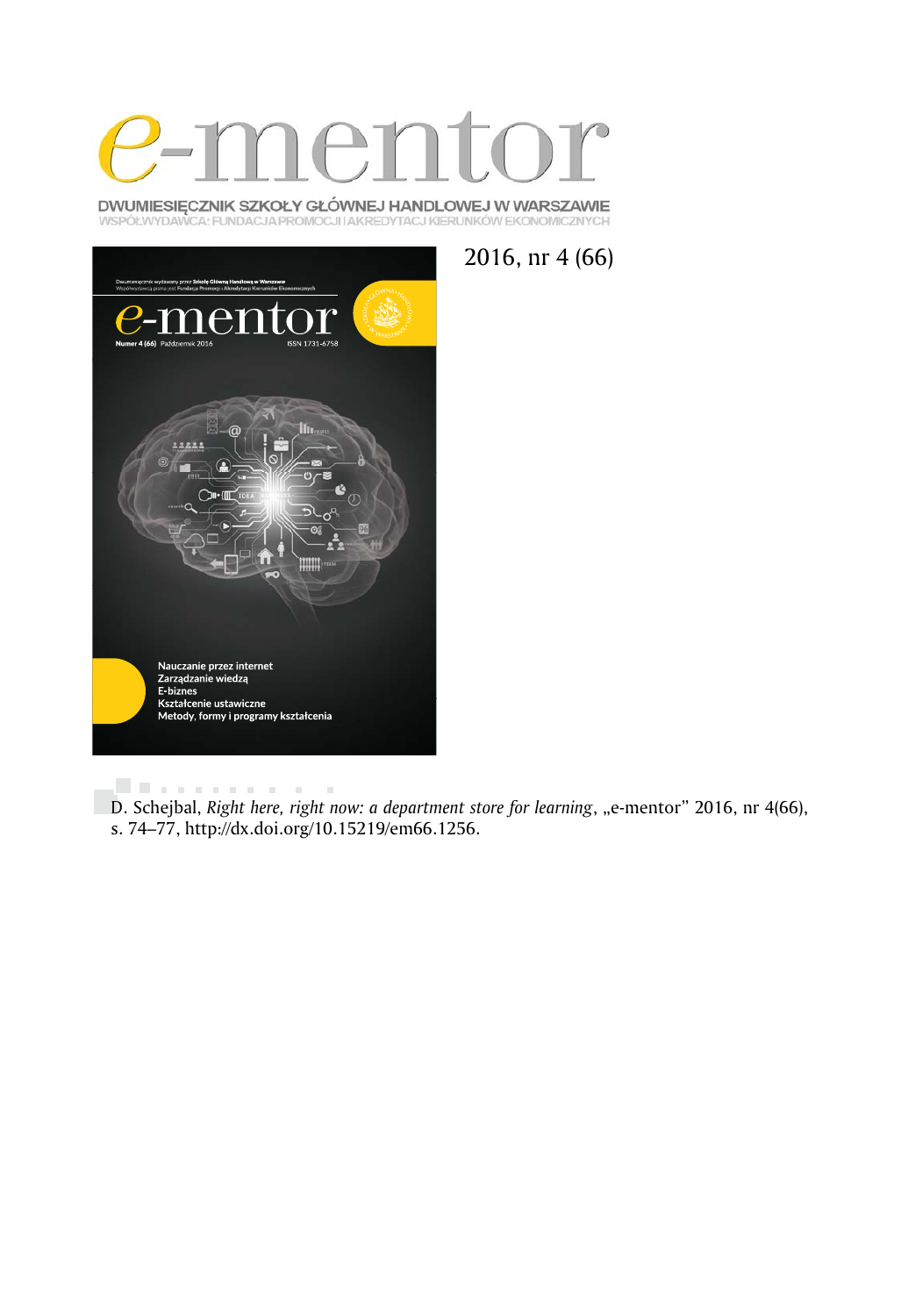# **e-edukacja na świecie**



# Right here, right now: a department store for learning

# *David Schejbal*

*The rapid and extensive changes in higher education play out within a much larger, global context of change. Technology, globalization, mass enrollments in higher education, and the insatiable need of the global knowledge economy for educated workers is creating enormous pressures on higher education to adapt to meet the need.* 

Despite the enormous expansion of higher education across the globe, those who have access and who benefit are mostly those from the privileged classes<sup>1</sup>. At the same time, globalization, migration, and disproportionate population growth are increasing diversity among prospective students not only in terms of ethnicity and economic standing, but also in terms of age and gender. This "increasingly diverse student body creates pressure to put in place new systems for academic support and innovative approaches to pedagogy"2 .

Two of the main challenges for any new approach to higher education are those of access and quality. Online technologies can address access issues for those who cannot attend classes in person. The rising cost of higher education, however, is a more vexing problem because regardless of how higher education is delivered, it is not accessible if most people can't afford it.

For many, increased program quality is interpreted as better program outcomes, and what most students and employers want to know is what can those with higher education credentials do with the knowledge that they have.

In 2015, a group of top U.S. universities came together to develop a new model of accessible, affordable, and outcomes-based higher education to expand the panoply of academic opportunities available to students. The entity developed for this new model of education is called the University Learning Store, and the institutions that have partnered to create the Store are the University of California Irvine, the University of California Los Angeles, the University of California

 $\mathcal{L}$ 

Davis, the University of Washington, Georgia Tech, and the University of Wisconsin-Extension. The latter serves as the managing partner of the consortium.

The University Learning Store launched in March 2016 with a small number of noncredit programs and a handful of students. The University Learning Store 2.0 will launch in October 2016 on a new platform, with significantly expanded content, and pathways to degrees.

## Focusing on alternative credentials

There are many kinds of higher education credentials in the U.S.: degrees, certificates, badges, continuing education units (CEUs), micro-credentials, industry certifications, etc., but there is no common denominator that runs through all of them. In general, the array of credential is bifurcated into two kinds: credit and noncredit. The main difference between the two is that the credentials carrying formal academic credit are sanctioned by the higher education regulatory processes whereas noncredit credentials are not. This gives credentials that carry the academic credit a status that is typically above those without it, and to the extent that the accreditation process is uniform and schools are willing to accept credits from other institutions, academic credit does serve as a form of currency<sup>3</sup>.

Unregulated credentials, such as noncredit certificates and badges, are typically also based on time in the sense that students must spend time learning materials in order to earn the credential. The prototypical example of this is the CEU or continuing education unit. Typically, a student earns one CEU for every 10 hours that the student spends learning. As explained by the College Board *One CEU equals ten contact hours of participation in organized continuing education classes and/or training conducted by a qualified instructor. A contact hour is equivalent to one 60-minute interaction* 

. . . . . .

<sup>1</sup> Y. Shavit, R. Arum, A. Gamoran (eds.), *Stratification in Higher Education: A Comparative Study*, Stanford University Press, Stanford 2007.

<sup>2</sup> Ph. Althbach (ed.), *Global Perspectives on Higher Education*, Johns Hopkins Univ. Press, Baltimore 2016, p. 21.

<sup>&</sup>lt;sup>3</sup> For details about the American accreditation process, see D. Schejbal, *The Quest for Demonstrable Outcomes*, "e-mentor" 2015, No. 4(61), pp. 84–89, http://dx.doi.org/10.15219/em61.1197.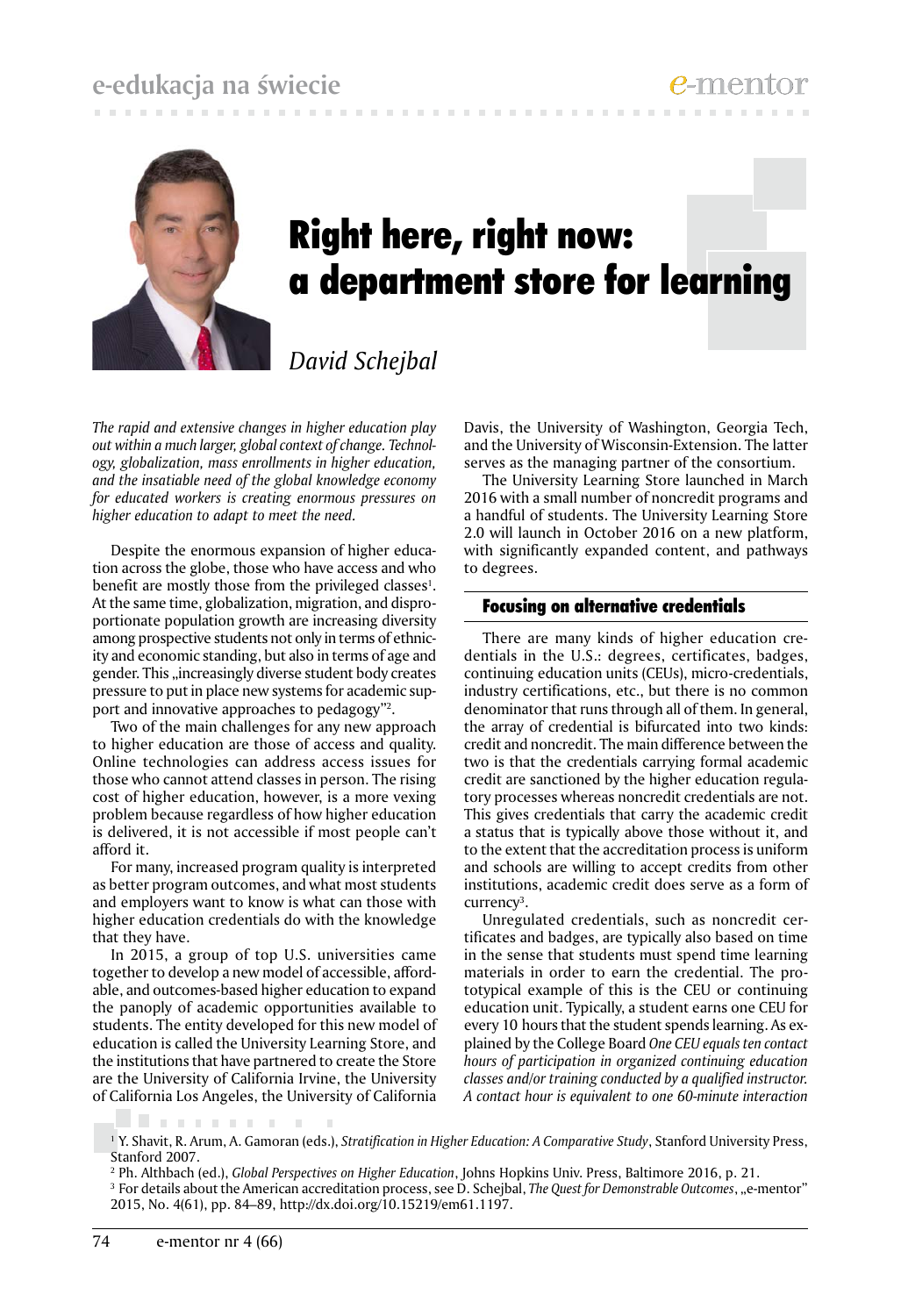**Contract Contract** 

*between an instructor and the participant*<sup>4</sup> . Just like the credit hour, the CEU is silent about the outcomes of the learning process, and because the CEU is outside of the regulated environment, there is no conversion to the credit hour unless individual institutions choose to invoke some kind of equivalency rule.

There are few alternatives to time as a proxy for learning, even though time spent learning is no measure of what a student actually knows. One contender for a new academic currency is competency. Since competency is by definition an ability to do something successfully, competency satisfies the outcomes goal of learning far better than time spent learning. Hence, if we could identify what it means to be competent across the academic spectrum in some sort of uniform way, then we would have a system that truly focuses on the outcomes of education. This system would also not divide credentials into credit and noncredit in the way that the credit hour does, since few would want to earn credentials that don't signify that the individual is competent.

The Lumina Foundation has begun a national conversation and a process called the Connecting Credentials framework. The framework uses competencies *as common reference points to help understand and compare the levels and types of knowledge and skills that underlie degrees, certificates, industry certifications, licenses, apprenticeships, badges and other credentials. Competencies are understood both in industry and academia and can be applied in multiple contexts, making them a powerful unifying way to examine credentials*<sup>5</sup> . The process is in its infancy, and the task is daunting. In order for any framework like this to work requires the creation of a new currency based on competencies, and any such currency requires a common denominator. To date, there are no commonly accepted definitions of what is an academic competency, how big or small it is, or how it gets measured. There isn't even a clear set of definitions from which to choose. Whether the Lumina Foundation or another organization will be able to propose a new academic currency based on competencies is yet to be seen, but so far it is the only viable alternative to the credit hour.

## The University Learning Store is a competency-based venue

The University Learning Store rests on the premise that a credential is a useful indicator of ability to apply knowledge in practice only if the credential is based on clear *evidence* that the holder of the credential can do what the credential stipulates. Evidence of ability to apply knowledge in practice in the University Learning Store comes through authentic assessments. An assessment is said to be authentic if it tests a student's ability to apply knowledge in real-life situations. For example, an authentic assessment of a student's ability

to develop a business plan is for that students to write a real business plan for an actual business.

The focus on assessments differentiates the Learning Store from other entities in this space. Many focus on content presentation, but provide little to no verification of competence via authentic assessments. The evaluation of the assessment is performed by content experts such as business faculty or by practitioners who have deep understanding of the work, such as consultants who work with new businesses to develop business plans. In either case, the assessor's role is to determine if the student is able to apply her knowledge of a discipline, skill, or process in an actual situation.

In the Learning Store, individual competencies are credentialed as *verified competencies* when students demonstrate competence through authentic assessments. Individual competencies can be combined or scaffolded to lead to larger abilities referred to in the Learning Store as verified competency certifications. These larger abilities are authenticated with summative assessments that test learners' abilities to apply the collective set of competencies in practice. For example, someone can be said to have mastery in communication if that individuals has successfully demonstrated competence in the ability to assimilate information, listen actively, and write and speak clearly about diverse disciplines to various audiences. An authentic assessment demonstrating mastery of communication might include a real presentation on a complex topic followed by an ability to clearly answer questions from an audience.

## The University Learning Store is a Store

The University Learning Store is a department storelike venue for job-focused credentials. Analogous to a department store, one of the key benefits of the Learning Store is that it enables the learner to develop a customized learning experience – customized to her career goals, needs, and abilities. Some of the items in the Store are modular, enabling students to combine various assessments and content in whatever ways they need. Other items are self-contained credentials that are authenticated through assessments reflective of the kinds of knowledge that reflect industry standards.

Assessments and content in the Learning Store are organized in three departments:

- *Power Skills* (or soft skills) includes topics to help students increase employability and work readiness such as communication skills, teamwork and collaboration, critical thinking, problem solving, etc.
- *Technical Skills* includes industry-specific, and in some cases job-specific, skills in information technology, business, healthcare, agriculture, sustainability, and other areas.

<sup>4</sup> *Continuing Education Unit (CEU) Credits: General Information*, College Board, https://professionals.collegeboard.org/profdev/workshops/ceu-credits, [20.10.2016].

<sup>5</sup>*Connecting credentials: A beta credentials framework*, Lumina Foundation, 2015, https://www.luminafoundation.org/ files/resources/connecting-credentials.pdf, [20.10.2016].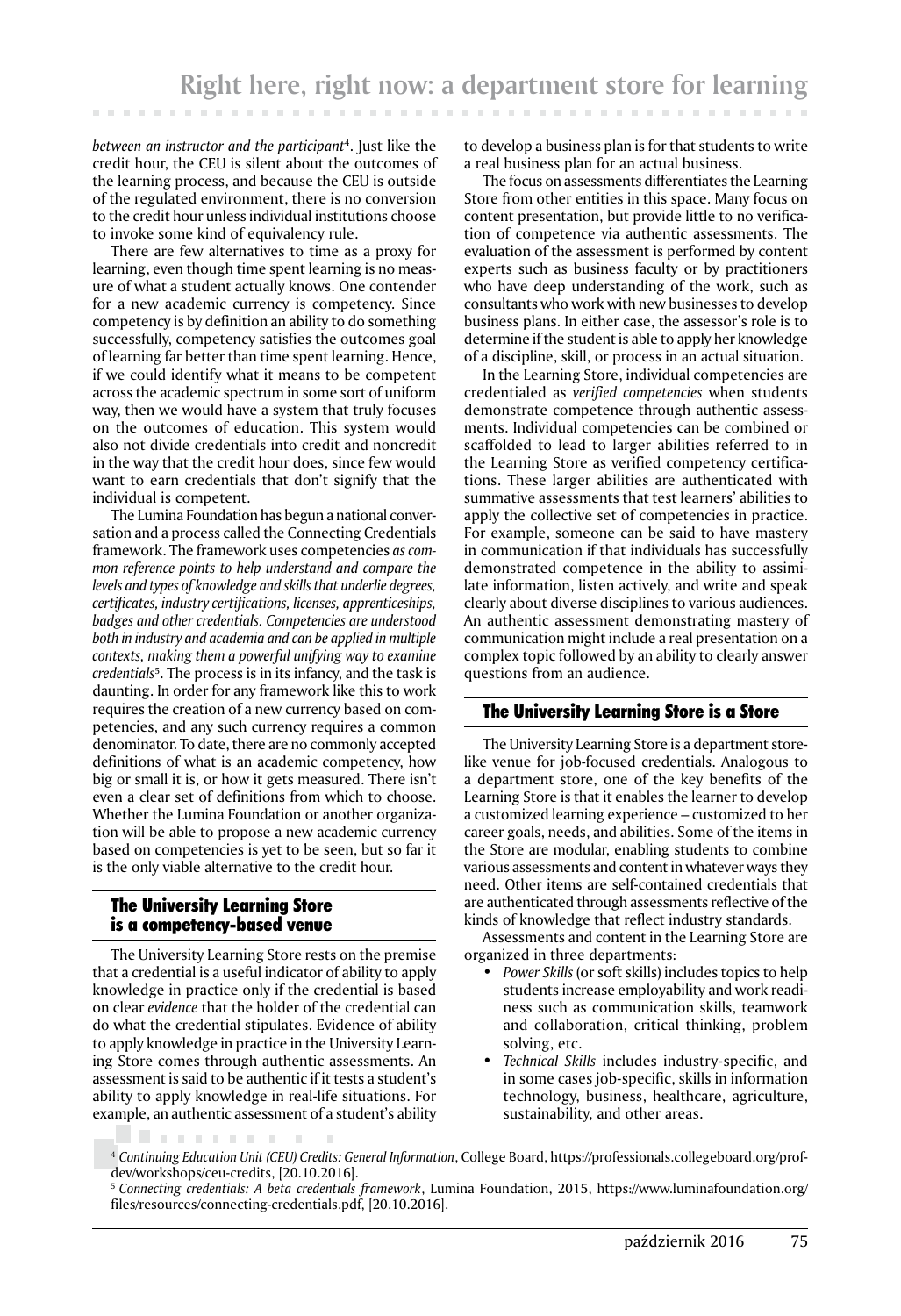*• Career Enhancement Skills* includes topics such as leadership, public speaking, management, negotiation, and so on.

The primary focus of the Learning Store is authentic assessments because it is only through authentic assessments that students are able to demonstrate what they know. Authentic assessments are developed by one or more institutional partners in the Store and certified by faculty or content experts affiliated with or employed by those institutions. Students who have prior knowledge and experience and want credentials to certify that knowledge can purchase assessments to verify their knowledge. If students demonstrate competency, then they receive credentials corresponding to the areas in which they demonstrate competency from the institution(s) that develops and evaluates the assessments.

Students who need to learn new information are directed to both open and fee-based resources. When open resources are available, students have the option to reduce costs of their studies by accessing those resources; when open resources are not available, students may purchase learning materials and instruction from partner institutions in the Store.

Because the University Learning Store is highly modular, students are able to purchase only what they need. Costs are low. Verified competencies cost \$50–\$150, and most certifications consist of three or four verified competencies.

As version 2.0 of the University Learning Store launches in October, several tracks will be available to students who want to scaffold what they learn in the Store into degree programs. The University of Wisconsin System currently offers several competency-based degrees. The two-year University of Wisconsin Colleges (a single institution within the University of Wisconsin System with 13 campuses) offers a two-year Associate of Arts and Sciences degree that serves as a foundational program for any bachelor's degree offered by any University of Wisconsin campus. Three baccalaureate degrees are offered by the University of Wisconsin Milwaukee campus: Bachelor of Science in Nursing; B.S. in Information Technology, and B.S. in Diagnostic Imaging. The latter is being converted to a more general B.S. in Health Sciences degree. In addition, a B.S. in Business Administration degree will be offered through the University of Wisconsin-Extension in Fall 2016. Students who begin their studies in the University Learning Store and choose to complete tracks in project management, supply chain management, or entrepreneurship will be able to convert those tracks into credits and use them toward graduation in the business degree program.

Of the institutions partnering in the University Learning Store, the University of Wisconsin-Extension

 $\pm 0$ 

is currently the only institution that offers competency-based degrees. Hence, applying credentials earned through the University Learning Store to degrees is for now available only through UW-Extension. However, as the translation processes from competencies to credits is developed, students will be able to transfer credits from the University Learning Store to degree programs at other institutions (within or outside of the University Learning Store consortium) under the same institutional requirements that determine the transferability of any academic credit. In other words, whether a course or credit transfers from one university to another depends on the receiving institution and its willingness to accept the transferring credits. Some schools are liberal about accepting transfer credits, others are restrictive. Based on individual, institutional, transfer policies, each institution will have to determine whether University Learning Store credentials are applicable to degrees offered by that institution.

#### The big need

Historically, the U.S. has had very high educational attainment levels compared to other countries. However, higher education attainment levels in the U.S. are growing at a below-average rate compared to other OECD and G20 countries. For example, between 2000 and 2010, tertiary attainment in the U.S. grew an average of 1.3 percentage points a year, compared to 3.7 percentage points annually for OECD countries overall<sup>6</sup>. This adds to the growing concerns in the U.S. over economic competitiveness and maintaining its leadership status.

The concern goes well beyond the U.S. in large part because of the rise of China and India. *China and India, which enroll 30 and 12 percent of their age groups, respectively, are currently the world's two largest academic systems. Their higher education systems will be expanding rapidly in the coming decades and may indeed account for close to half the world's enrollment growth in 2030*<sup>7</sup> .

In the United States, various solutions have been proposed to address the growing education/skills gap, i.e., the lack of sufficient increases in education attainment to meet competitiveness requirements of the knowledge economy. Solutions proposed range from making college free to awarding degrees retroactively to students who begin a program at one institution and finish requirements for that program elsewhere. For example, *Arizona's Maricopa community colleges, which enroll more than 265,000 students a year, have received a half-million-dollar grant to track students who've moved on, and to automatically give them an associate's degree if they've completed enough coursework*<sup>8</sup> .

. . . . . . .

<sup>6</sup>*Education at a glance: OECD indicators 2012*, Organization for Economic Co-operation & Development, 2012, http:// www.oecd.org/unitedstates/CN%20-%20United%20States.pdf, [20.10.2016].

<sup>7</sup> Ph. Altbach, op.cit., p. 16.

<sup>&</sup>lt;sup>8</sup> J. Guo, Attention College Students: You May Have Already Earned a Degree Without Knowing It, "Washington Post", 02.10.2015, https://www.washingtonpost.com/blogs/govbeat/wp/2015/02/10/attention-college-students-you-mayhave-earned-a-degree-without-knowing-it, [20.10.2016].